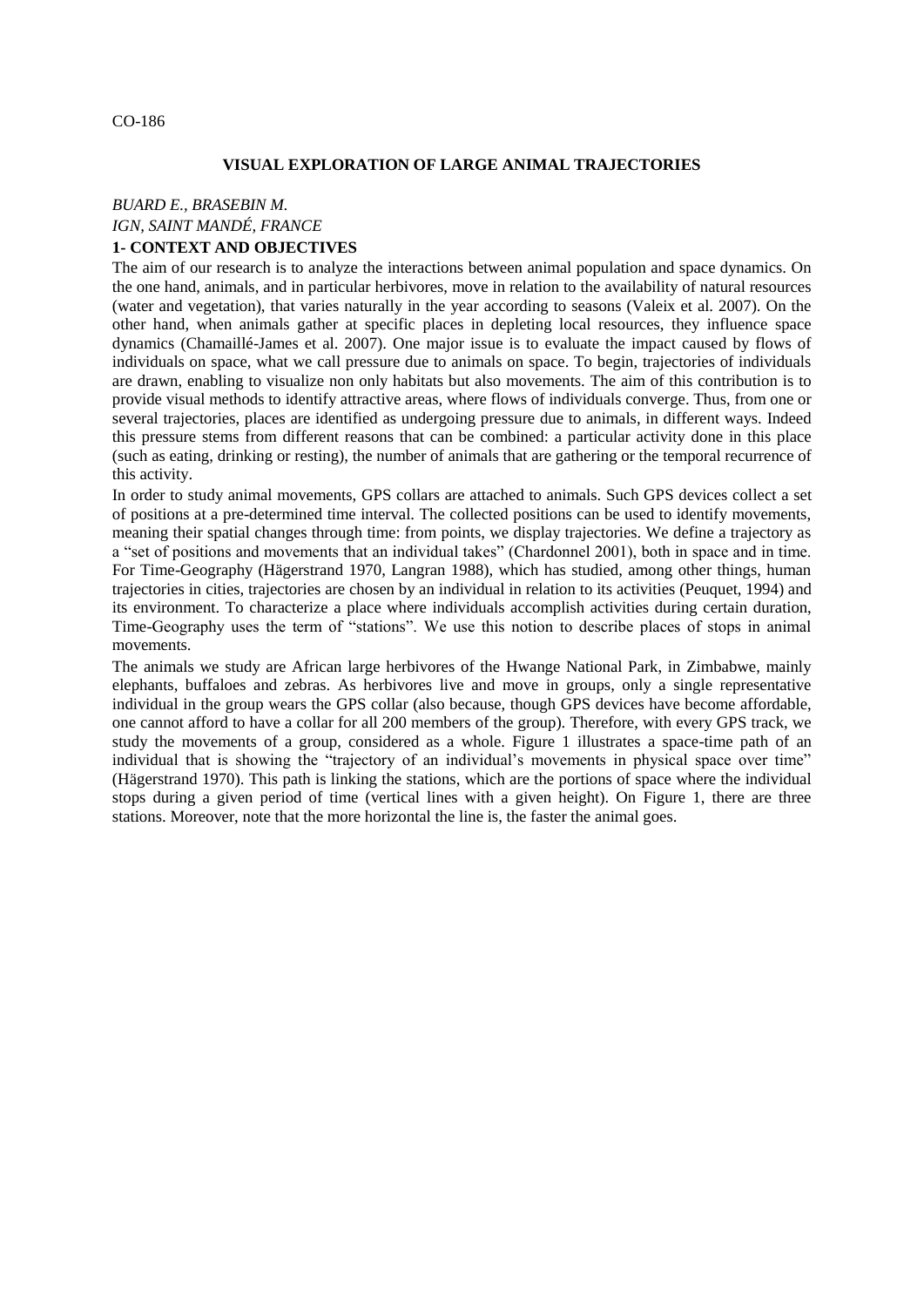

### *Figure 1: A space-time path from (Hägerstrand 1970).*

Many approaches exist in Geovisualization to analyze trajectories in visualizing them in 3D space (Kraak 2006; Kraak 2003, Li 2010a). Often timestamps in the trajectories are converted into Z coordinates (Li 2010b) following conversion rules between time and space, for example 10 hours equivalent to 1 meter in Z in the visualization space. In that way, single trajectories of two groups of zebras are visualized in Figure 2.





Analysis of animal trajectories is complex because they regularly do micro movements themselves included in larger movements: for instance, daily small movements integrated in migrations (Nathan 2008). In Figure 2 micro movements disrupt good reading and interpretation of data because regularities in movements and places are not perceived. The eyes only perceive random movements. Thus, we think that 3D representation is adapted for large and repetitive movements localized in specific and precise places as people moving from house to office, but not for movements with high variability. Indeed, for an animal, the notion of stop is not a total end of movement as animals always move. In addition, the habitation of most of animals is not constrained by spatially bounded objects like houses for human. We define a stop as a time period when animals move a little, doing micro movements in a small area, these movements being inferior to a certain speed threshold. The interest of defining stops and paths for animals is to evaluate their resource needs and their temporal access to these resources.

In order to improve animal trajectory visualization, we propose to segment the trajectories in movements and stops (section 2). This step enables to identify flows and activities on attractive areas to quantify the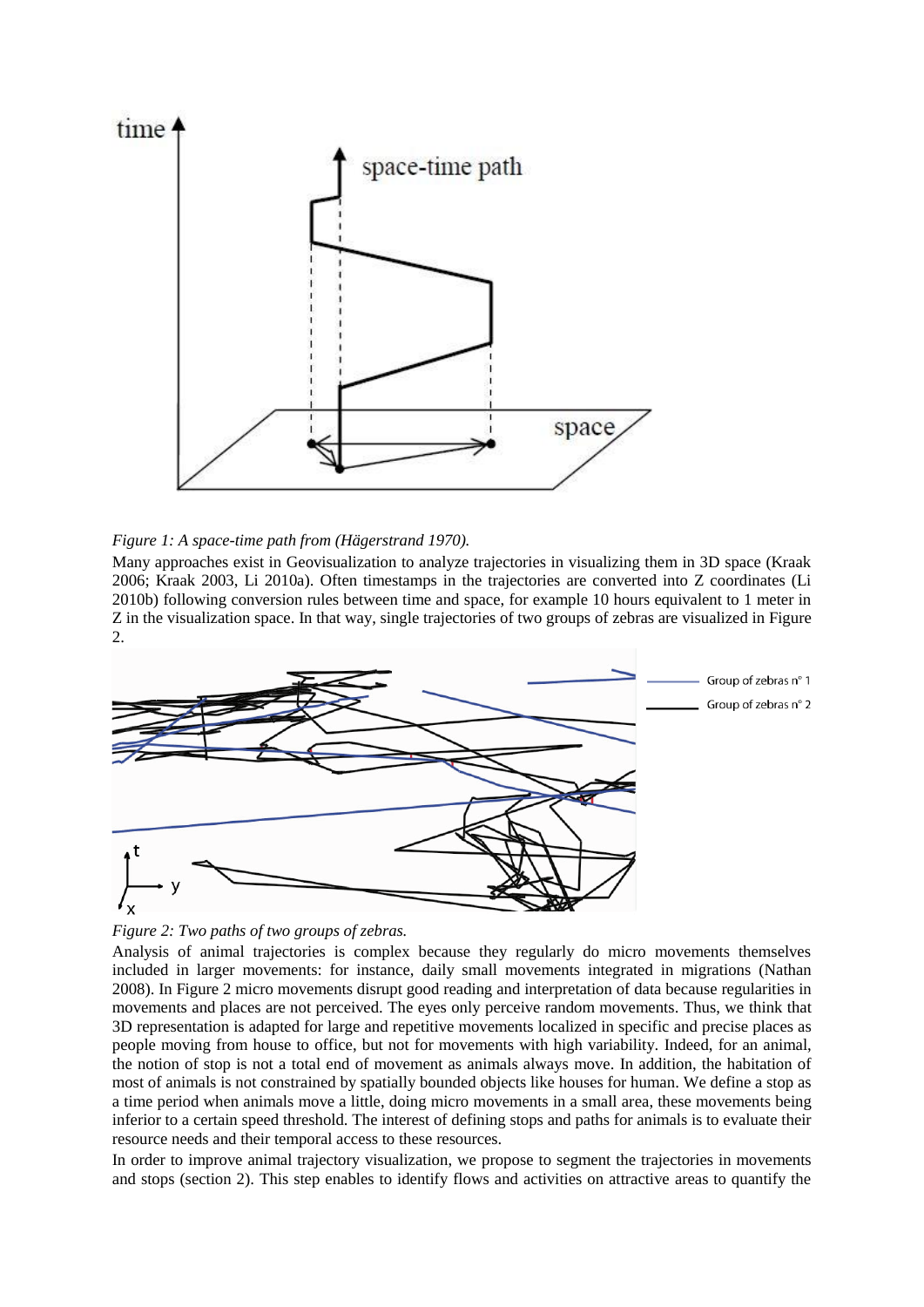pressure on these areas. Then we provide a 3D tool to help the interpretation of trajectories to emphasis temporal recurrence of movements (section 3). They have been implemented on GeOxygene, the open source GIS development platform developed in the COGIT laboratory at IGN-France (Badard et al. 2003; Bucher et al. 2009). Section 4 is a discussion. Finally, conclusion and further works are presented in section 5.

### **2- AUTOMATIC EXTRACTION OF ACTIVITIES OF INDIVIDUAL TRAJECTORIES**

We describe here a first tool that extracts attractive areas, where animals converge, and activities, based on Time-Geography (Peuquet 1994; Langran 1988). As it turns out, these attractive areas have a double importance because (1) animal occupancy there testifies resources quality and quantity and (2) these resources are likely to be fast damaged as a consequence of pressure due to animals. We distinguish three main types of attractive areas corresponding to different notions of convergence and different types of pressure: station area, corridor and crossroad. A station is an area where an individual stops or does micro movements. Usually individuals stop to do activities. An area where stations are dense is called a station area. A corridor is an elongated-shaped area where several trajectories pass through, so the individuals are moving along corridors. A crossroad is an area where several trajectories cross. The automatic extraction of attractive areas is a three steps process, each step refining the results of the previous one. First, stations are extracted, then attractive areas are identified and, finally, after computations, activities are allocated to stations and attractive areas.

The first step of this method consists in segmenting individual in movements, when animals effectively move with a non-null speed, and stops, as shown in Figure 3. The stops in the trajectories determine the stations, areas where individuals stop to accomplish a certain activity during a certain time (Hägerstrand 1985). For us, stations are identified when successive points are localized in a close area, as animals still do small movements. The distance threshold between points defines the maximum acceptable distance of small movements. In other words, Station = function (Number of points, Maximum distance between points). This threshold depends on the species. For experimental studies on large herbivores, we fix the threshold distances to 100m for 2 hours stop, 200m for 3 hours stop, 400m for 4 hours stops etc, according to expert knowledge. Figure 3 illustrates this step.



### *Figure 3: Extraction of stations having different durations on three trajectories.*

Once stations have been extracted, in a second step, other attractive areas can be analyzed from several trajectories. Attractive areas are places where one group or several groups of animals gather or come back. The identification of such areas depends both on the trajectory's shape of a species (in particular if the trajectory is cyclic, it comes back to attractive areas at a certain frequency) and the number of tracks in this portion of space. In this last case, by observing several trajectories, we identify and construct different shapes of attractive areas: station areas, corridors and crossroads. Station areas are places where individual stations previously determined are dense. Corridors, which are elongated-shaped areas where animals pass several times, are determined in intersecting buffers around trajectories and whose size is to fix and depends on the species. For experimentation, we fix the buffer size to 50m. Crossroads are areas where several trajectories cross, the clustering distance needing to be fixed. For our study, this distance is set at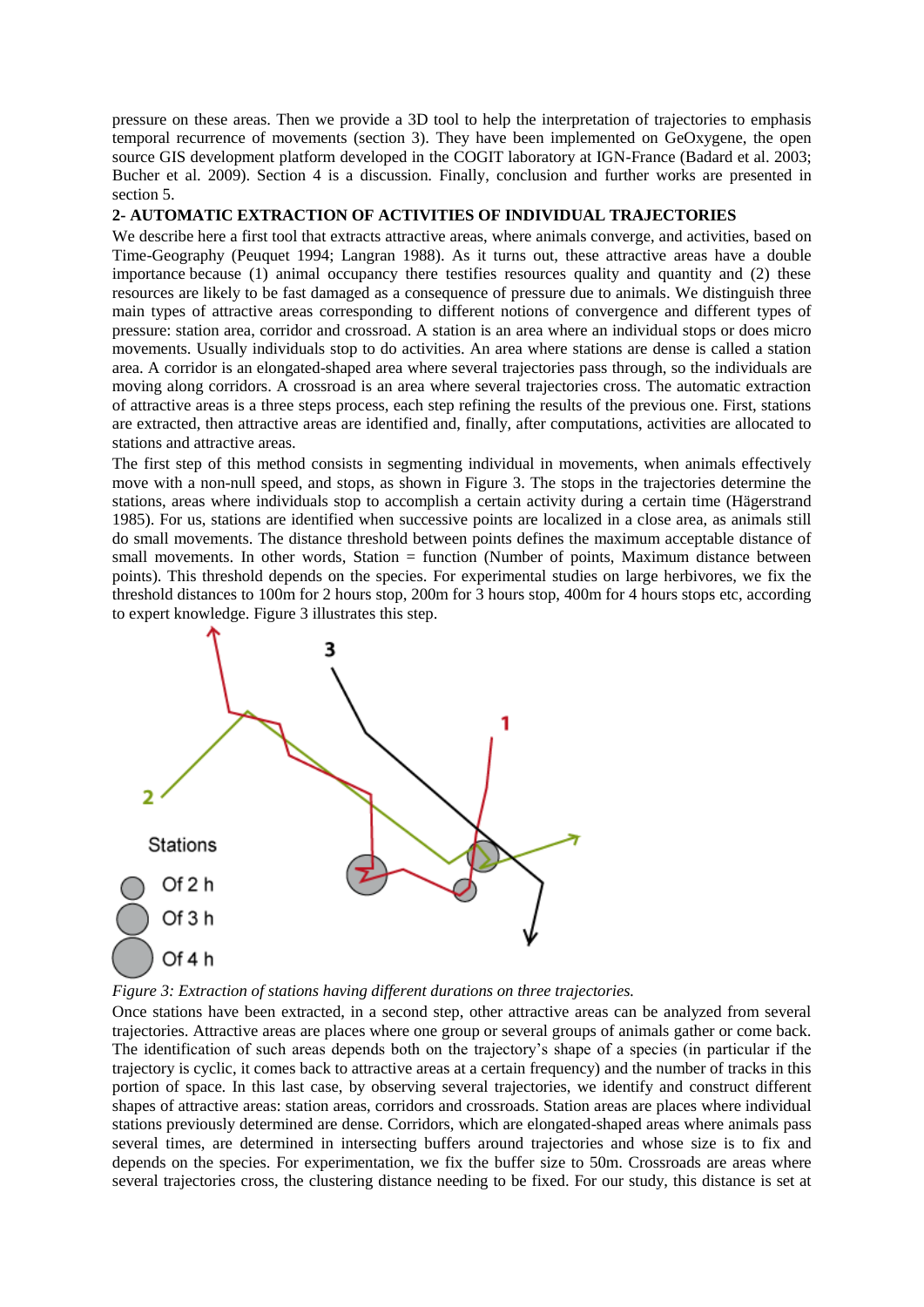

*Figure 4: Extraction of attractive areas of two trajectories (the "blue" and the "black").*

According to the duration of stations and the species, the activities can finally be analyzed (third and last step of the extraction process). The determined activity is chosen among eating, drinking or sleeping. This simple classification of activities is adapted to our aims of analyzing the pressure due to animals on space. The decision process used here involves 2 thresholds t1 and t2 defining three time intervals such that  $I1 =$ [0, t1],  $I2 = [t1, t2]$ ,  $I3 = [t2, +\infty]$ . If the duration of the stop belongs to I3, the activity is assigned to sleeping (Rauske et al. 2010). The assignment of the activities for intervals I1 and I2 might differ from one species to the other. This assignment, as well as the values for thresholds t1 and t2, can be defined by ecologist either using prior knowledge or by testing different hypotheses and visualizing the result in the proposed tool (trial and error). Figure 5 presents an example of such results for one group of zebras, two maps of identified stations using a parameter of respectively 2 hours and 4 hours. This extraction enables to better perceive same activities of individuals, which depends on the duration of the station. We note that short stops are in greater number than long stops. A study to correlate station location to resources location





To sum up this section, the presented tool treats large datasets to extract places of convergence for several trajectories and assign activities to them. However we cannot follow the temporal frequency and temporal recurrence of attractive areas, in case animals come back several times in a place using the same path. To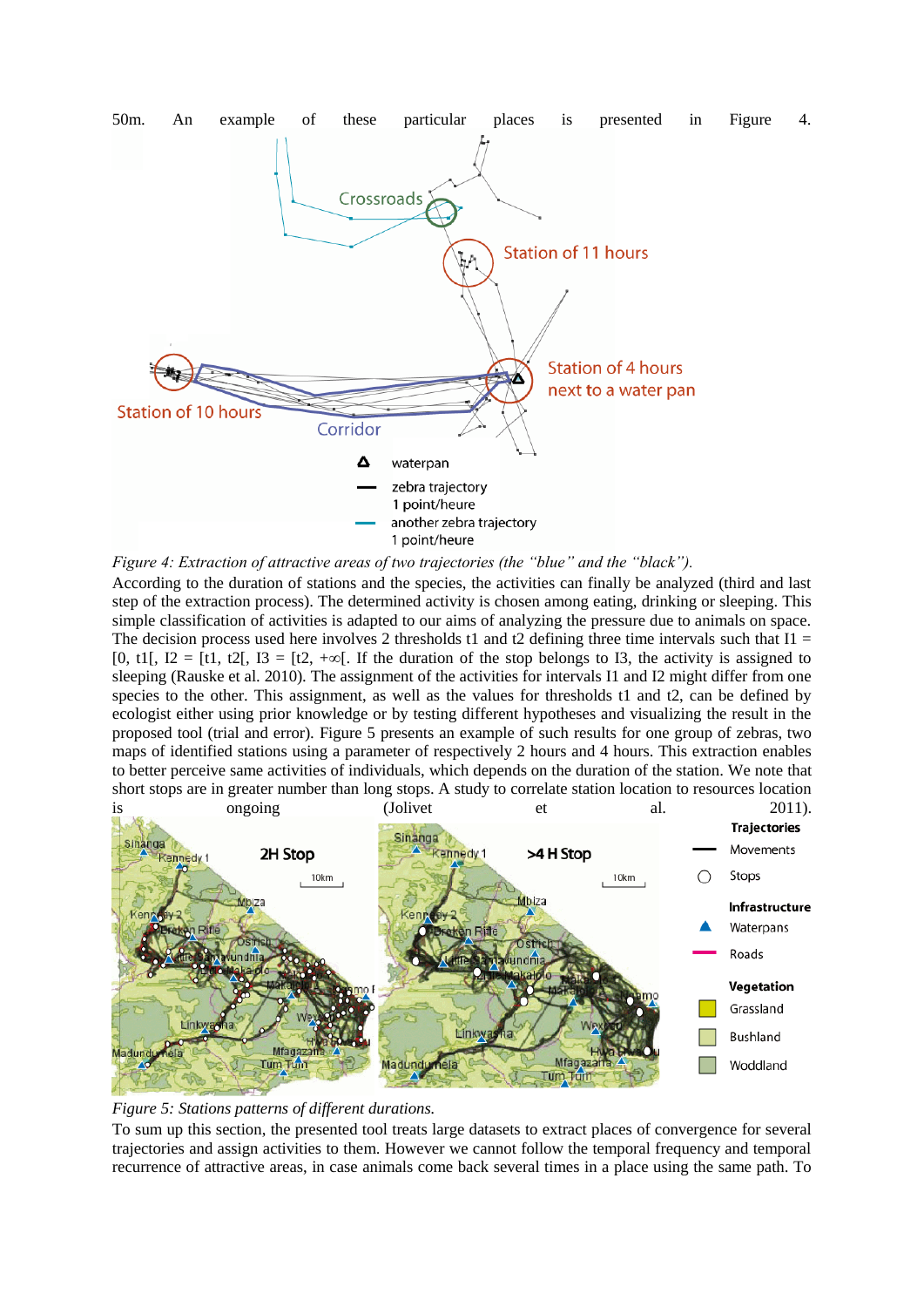answer this issue, a 3D representation with time as the Z coordinate is proposed in section 3. For that, we focus on two types attractive areas: stations and corridors.

### **3- 3D REPRESENTATION OF ANIMAL TRAJECTORIES**

To visualize our data in 3D, we use GeOxygene 3D (Brasebin 2009), a plateform developed at the COGIT laboratory. The rough 3D representation of an animal path, as presented in Figure 1, is unreadable for animal trajectory analysis. Nevertheless, this kind of representation becomes very useful if some visual clues are added in order to facilitate analysis on movements. Some applications use 3D representation to visualize animal trajectories in doing a generalization of trajectory rhythms (Andrienko et al. 2003). Our application for 3D path visualization is focused on the use of a well-adapted representation of the different points of interest to convey useful information for experts. In case of animal movements, useful information concern location of attractive areas (stations and corridors), durations of stations, number of animals stopping in these area and at different periods of time for movements to evaluate different species behaviors and in particular their activities. Again, these attributes define the pressure on space due to animals.

The first step is to integrate the stations of a trajectory in a 3D view, enlightening the duration and the environment. The trajectory of a group of animals is displayed as a 3D colored-line with a specific color (pink area on Figure 6).

From the phase of extraction of activities (section 2), stations are known and we choose to represent them as cylinders centered on the centroid of all locations in the station and whose

1. Filling color correspond to station duration. White corresponds to a short duration station (2h), then yellow to a 3h station, then orange a 4 h station and finally red for a more than 4 h station. In other words, the redder the station is, the higher the pressure is;

2. Radius corresponds to the size of the resting area (from the center of the cylinder). The thinner the cylinder is, the less the group of animals moves. It defines the compactness;

3. Border color identifies the animal (and is the same as the path color).

The choices of representation 1- and 2- precise the attributes of the stations in order to later affect activities to stations.

The filling color of the cylinder is chosen in a color shade. As an example, on Figure 6, white is for a 2 hour stop, yellow is for a 3-hour stop, orange for a 4-hour stop and red for a stop longer than 5 hours. This choice of colors is customizable. In addition, cubes are added on the cylinders to convey information about the local environment using image icons: a water drop represents a presence of waterhole and vegetation icons represent presence of vegetation. This vegetation has been classified by an expert according to three levels of density: tree, bush or grass. On this Figure, you can see the presence of trees in the station thanks to the acacia tree icon. Last information is added in representing corridors, which are detected from the extraction of attractive areas (section 2). If a path is inside a corridor, the 3D representation of the path is highlighted with red. It can be seen on the path on the right of Figure 6.



*Figure 6: Focus on a part of a view representing stations of a zebra group.*

This proposal for representing stations in 3D by varying size of cylinders can distort the perspective: a small station seems to be bigger if it is in front of the view. However icons on the top of the cylinders could help adjust this perception drawback. This 3D visualization of stations duration is designed as a tool for a 3D analysis of activities. Thus the idea is to connect station duration; station extent and the context to a particular activity among {drink, eat and sleep}. If it is easy to assume that the activity of drinking takes place next to a water hole (in Figure 6: the yellow station on the right), the two others activities are more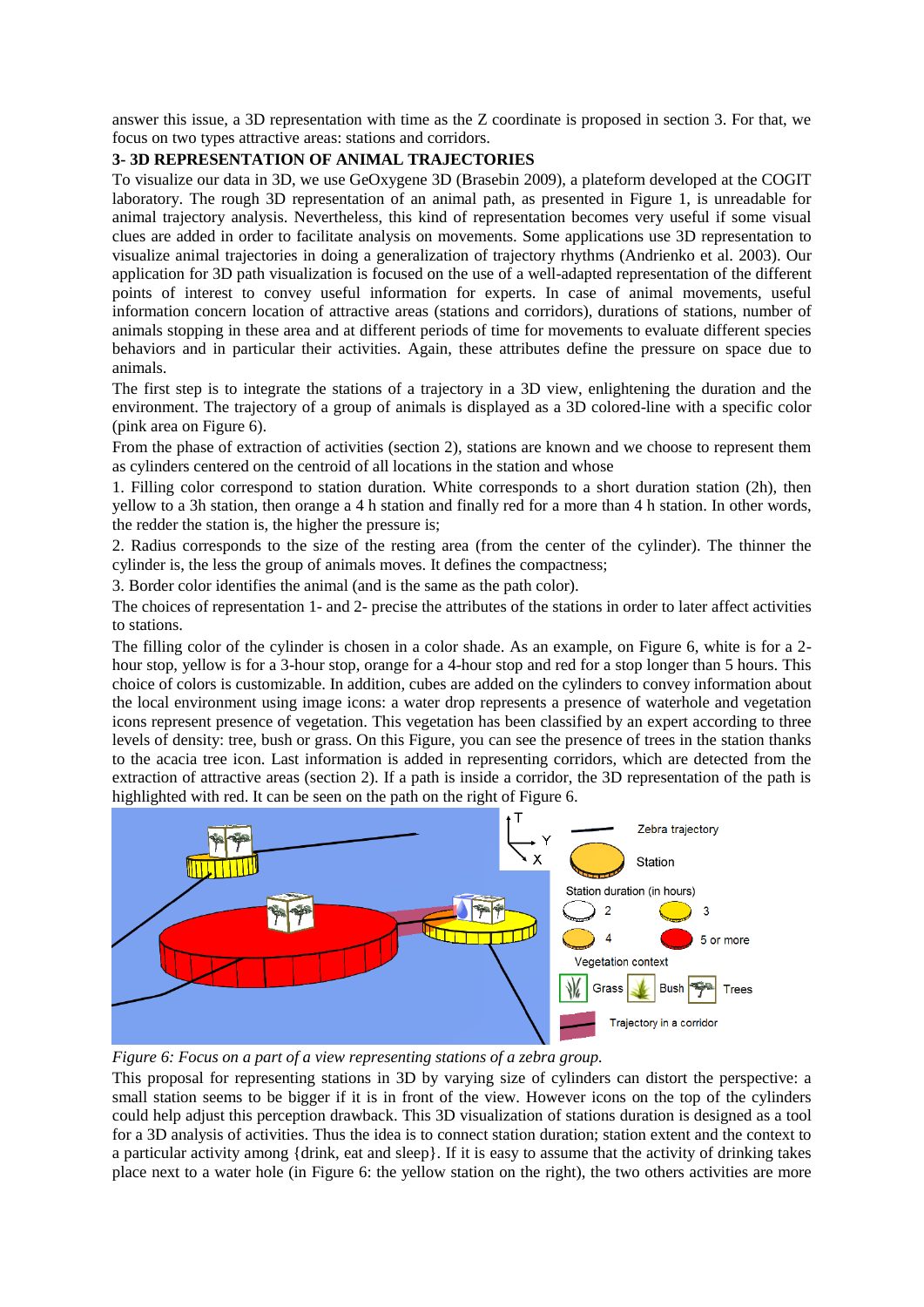difficult to distinguish with the context. One hypothesis is that if the station area is very thin, the activity is probably sleeping. In that way, in Figure 6, the big red station would be a station for eating whereas the thin yellow station in the background would be a place for sleep. This analysis is ongoing and is undertaken with experts.

The second represented information aims to distinguish periods of time, according to the relevant time intervals. In that way, we have a visual access to the temporal context of movement. The first temporal interval is the season, as resources and animal behaviors may change according to the season. The two seasons (wet and dry) are visually differentiated by hollowed colored cubes (blue for wet seasons and orange for dry seasons) which surround the whole space. Thus, the background color of a local view indicates the season. In Figure 7 following this principle, it can be seen that a group of zebras seems is slightly more mobile during the wet season than during the dry one. This view also enables to partition the quantity of information to ease readability.



*Figure 7: Global views of the trajectory of a group of zebras across two seasons (views in front and above the cube).*

The second possible temporal interval distinguishes day and night periods, represented on the background on the 3D space as in Figure 8. Day is colored in yellow, night in dark blue. This Figure combines duration of station and temporal context in day or night. We can notice that one station is done per day and these stations are reached mainly at the beginning of the day after a night movement.



*Figure 8: View of the trajectory of a zebra group by day and by night and station duration.*

These representations of time periods are useful for a big time interval (seasonal difference for instance) but are more difficult to read in a small time interval. Indeed colors are localized in the background of the cube and because of the perspective, precise location of cylinders in the temporal zone is not ensured. Thus coloring time periods offers a new visual analytical capacity.

### **4- DISCUSSION**

### **4.1- Interest of automatic activities detection**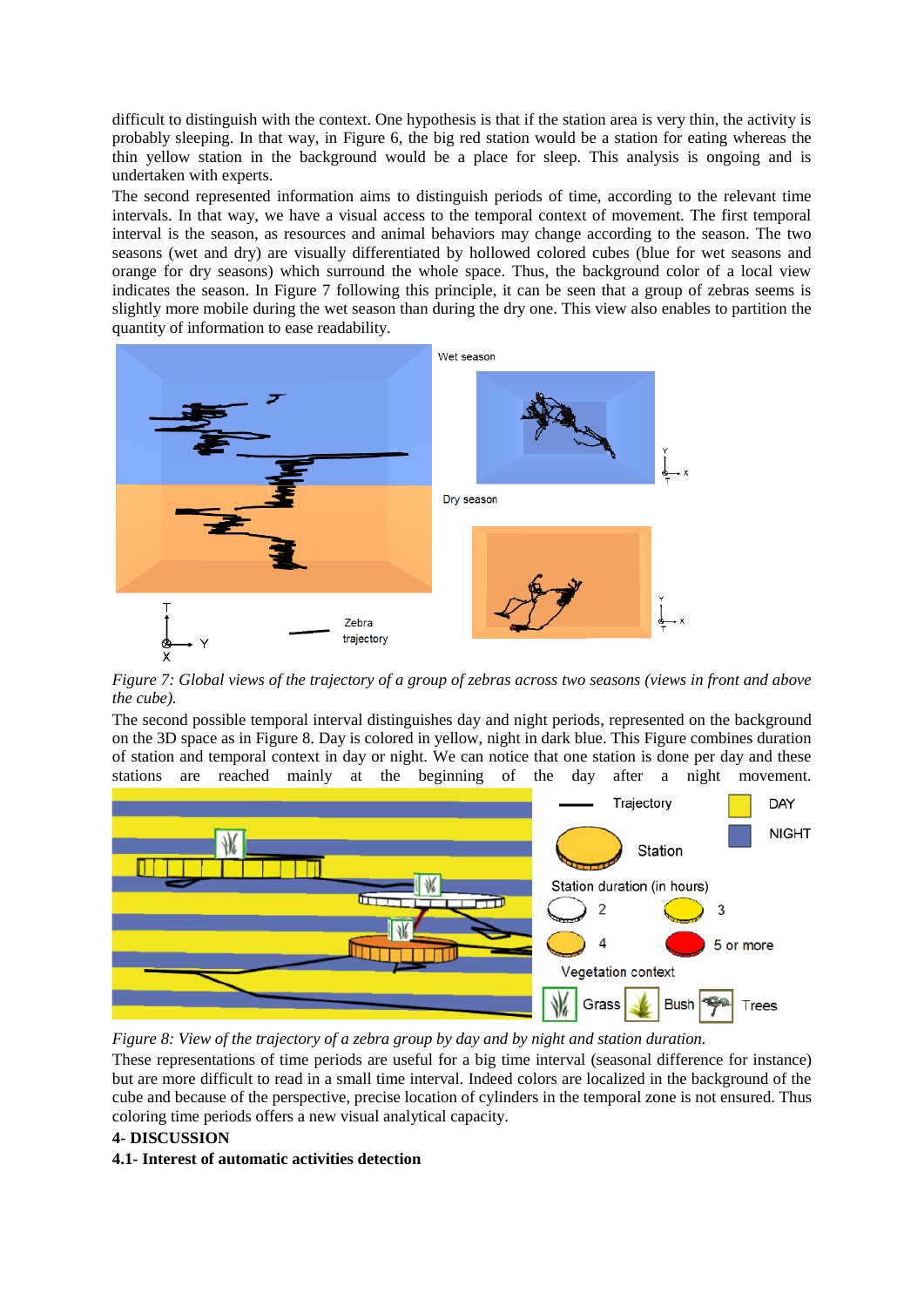Having activities and places of activities for several trajectories enables a place-oriented analysis of movements at a global scale.

To refine the analysis of attractive areas, the trajectories can be aggregated according to different criteria: 1) Time periods (the season, the day or others) to determine when the place is visited;

2) Species diversity: is it the same group, the same species or distinct species? We need to know if the resources of the place are specific to one species or common;

3) Spatial scale of the movements (are they large or small?) to identify the local or the global attractions;

Moreover, attractive areas bear quantitative information. Thus we define the pressure on space as a function of intensities of concentration ("How many animals come?") and frequency ("How often?"). These data are known on each area respectively by counting the number of tracks entering it and identifying temporal recurrences. Figure 9 shows the intensities of concentration of the previous attractive areas. Note that in 2D, these intensities are directly seen, as a superposition of different tracks. However in 2D, it is quite difficult to visualize temporal recurrence.



*Figure 9: Intensities of concentration of attractive areas in trajectories. The area number 1 is the most intense, the number 5 the less.*

The pressure on the vegetation is higher in these areas than in other areas of the park. Hence, in the attractive areas the animals should have the highest impact on the vegetation (Boulanger 2010), that is to say areas where the vegetation changes the most. We assume that when animals stop on stations consuming resources, the vegetation might be damaged according to the size of a station place (Loucougaray 2003). In the same way, in a corridor with much pressure due to animals, the vegetation might be damaged in a linear form. This work on pressure consequences is still ongoing.

### **4.2- Interest of 3D visualization for analyzing movements**

In this section, we illustrate through two examples the interest of using the 3D visualization.

### 4.2.1- Time pattern

To study temporal recurrences in 2D, individual analysis and indicators are needed. 3D visualization facilitates this study by direct representation of time. Thus it is possible to perceive what happens in time in particular in areas where GPS tracks are dense. Moreover the application makes it possible to calculate time gaps between two features during 3D navigation: time to go from one station to another that is far away in case of back and forth movement (in Figure 10: stations among A and among B) or time gaps between stations that are spatially close (in Figure 10: stations among A only), called spatio-temporal collocation of stations, and represented by red large lines between concerned stations. For example, Figure 10 shows the temporal visualization and analysis of a back and forth movement of a zebra group during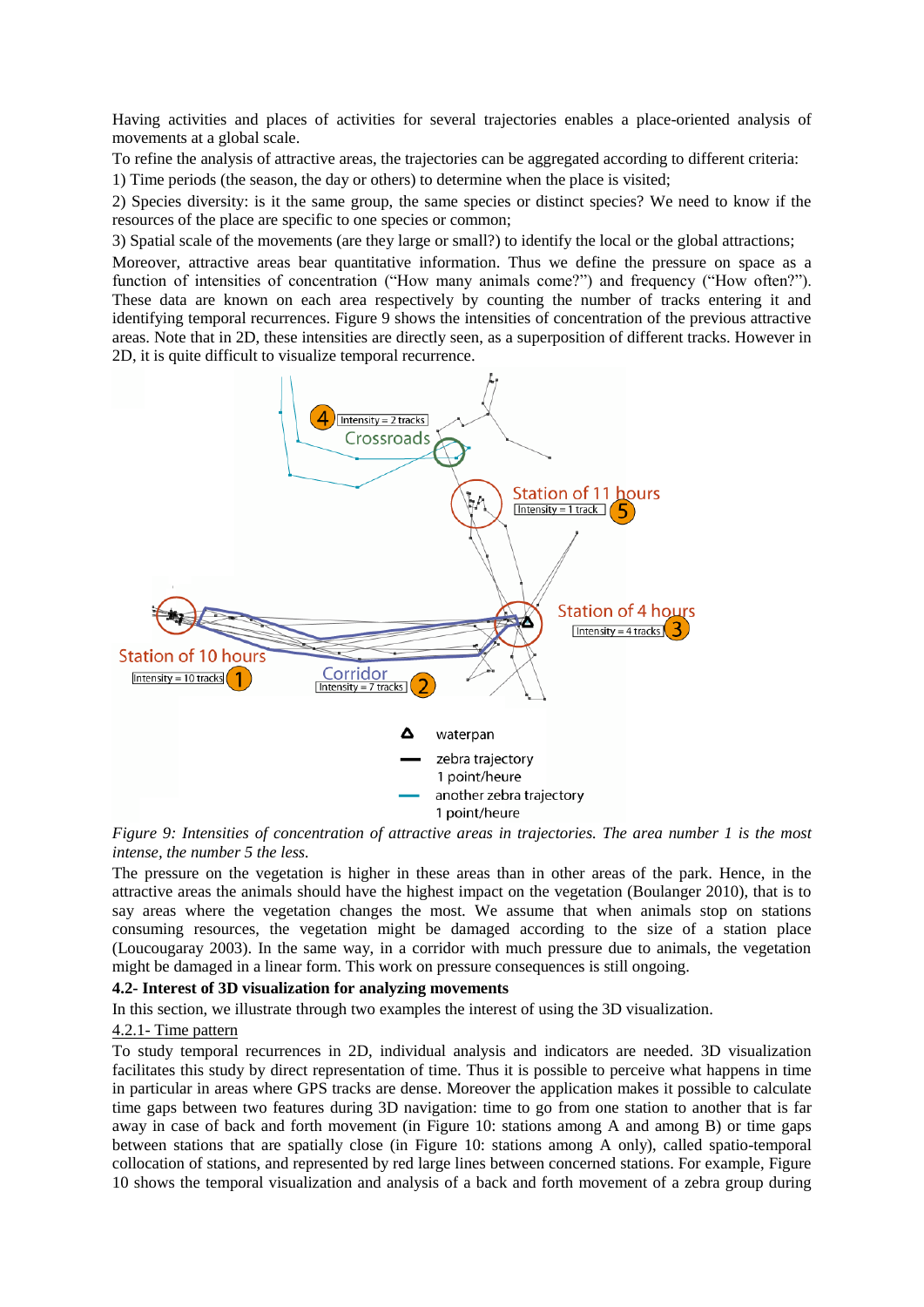the wet season (background= blue) between a waterhole (icon= drop) and a station area in a bushy vegetation (icon= bush). Figure 11 shows the same data, in the same area but in 2D. 3D visualization enables to focus on a short period, to count the frequency of movements, to perceive the durations of stations and speed of movements, to visualize directly the context of stations and to detect possible comebacks.



*Figure 11: The same trajectory visualized in 2D with environment information (water points and vegetation).*

In Figure 11, we see that 3D visualization is relevant to focus on temporal individual analysis. However aggregation analysis and attractive areas are better seen in 2D. In addition, context information is only localized on stations in 3D so the context information on movements, between stations, is lost in 3D. On the contrary, the continuous representation in 2D of the environment enables to make hypothesis on the movement. Therefore we believe that a join 2D-3D representation of movements is necessary in order to study spatial and temporal recurrences.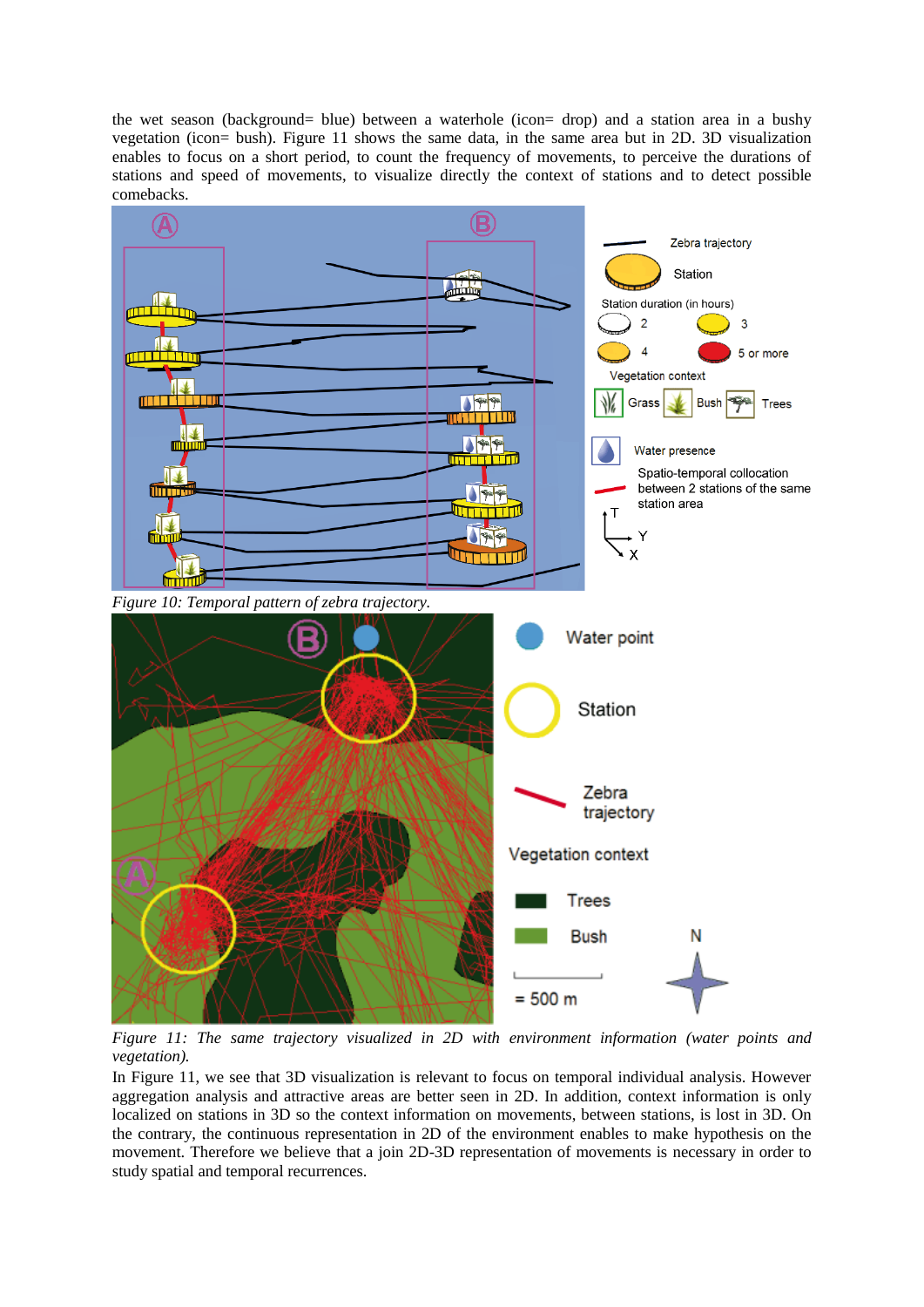### 4.2.1- Interaction of individuals

A 3D viewer is also convenient for visualizing interactions between two different individuals. It enables to detect the possible influence of simultaneous presence of animals. Different cases are possible: one avoiding the other (for example: prey/predator), sharing a place or one following the other. Figure 12 presents an extract of a scene with two groups of zebras, the green and the black groups. Each group stops at its own stations, the green and the black stations. However these stations are almost is the same place at the same time. There are three common station areas, where interactions take place, from the first in time to the last:

• Area 1 (bottom): the green group stops in a grassy station for a long time, 5 hours and more. Then the black group arrives and stops for a shorter time. The green group leaves before the black group.

• Area 2 (middle): the black group arrives first in a bushy area and leaves the last. This station lasts 4 hours. The green group takes a 2 hours station. Note that they take the same trajectory between the station areas 1 and 2 but this trajectory is hidden by the cylinders of the area 2.

• Area 3 (top): both groups leave this place at the same time. However the station extent of the black group is bigger, totally hiding the green station.



*Figure 12: Interaction between two groups of zebras.*

Figure 12 associates two trajectories together. The stations are represented separately. However to facilitate the reading, we should aggregate the icons together (one context icon for two trajectories) and improve the superposition of stations.

### **5- CONCLUSION AND PERSPECTIVES**

In this paper, we explore animal trajectories in connecting together the environment and the movements. The first tool automatically detects attractive areas, especially stations and corridors, according to certain parameters (section 2). The second tool uses the previous results and integrates them in 3D: stations are represented as cylinders and corridors as red lines (section 3). It is particularly useful to see the interactions (1) between one path and the environment, since context information is added to the stations, and (2) between two paths (section 4).

As shown in this paper, a 3D view is interesting in order to follow individual paths in time, to detect time gaps and detect recurrences or interactions between individuals. The main issue with this kind of visualization is that it is quite disturbing for people not accustomed to 3D navigation. The activities extraction and 2D visualization enables to detect attractive areas and intensity of attraction. We think that 2D and 3D navigations are complementary, as they show different properties of trajectories.

To go further, good 3D representations for other concepts such as crossroads or centrality areas still have to be proposed. Concerning collocation, the different forms of mutual presence have to be studied. Indeed, this could appear not only on the stations but also on a corridor or on a crossroad (shunning, following, etc.). Finally, future work will also address the impact of pressure due to animals on the vegetation and water availability.

**Acknowledgement.** I express my gratitude to the HERD (Hwange Environmental Research for Development) project for its movement data and its expertise. Thanks also Anne Ruas and Lena Sanders for their helpful comments and suggestions.

### **6- REFERENCES**

Andrienko N., Andrienko G., Gatalsky P., 2003, Exploratory spatio-temporal visualization: an analytical review, Journal of Visual Languages and Computing, n° 14(6), pp 503-541